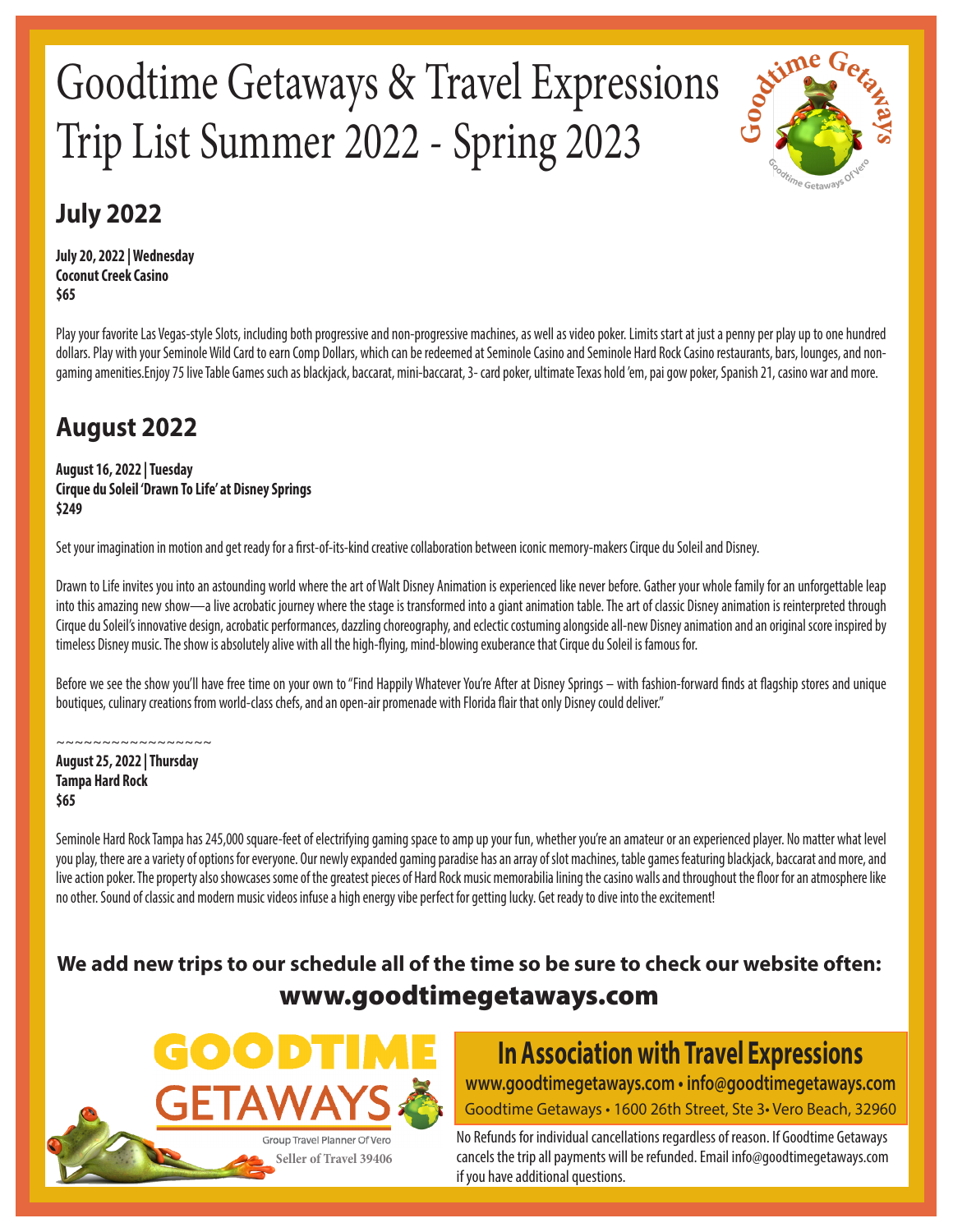### **September 2022**

**September 14, 2022 | Wednesday Hollywood Hard Rock \$65**

Seminole Hard Rock Hotel & Casino Hollywood's gaming area offers guests a selection of 3,100 of the most popular Slots, nearly 200 Table Games and a new 45-table Poker Room. Colorful design elements and contemporary architectural details enhance the expanded layout.

Slot denominations range from one cent to \$5 on the general gaming floor, while the High Limit Slots room offers \$1 to \$1,000 bets. A Non-Smoking Slots area is conveniently located near the Winners Way Garage. Inside, guests will find an impressive selection of the most popular slot titles in a variety of denominations. Guests can also enjoy our Non-Smoking High Limit Slots area.

Our Table Games selection features live dealers, and guests can choose from popular games such as blackjack, mini-baccarat, three-card poker, Ultimate Texas Hold 'em®, Spanish 21, let it ride and more. Guests can also enjoy a selection of video poker and video roulette games.

**September 28, 2022 | Wednesday Mission Inn, Yalaha Bakery & Lake Ridge Winery \$119**

~~~~~~~~~~~~~~~~~

Yalaha Bakery is a lovely gem of a German) bakery famous for its yummy, unique baked goods, delicious breads, and cute location. If you're looking for a strong German representation, this is your place. They feature a vast array of baked goods - shortbread cookies, danishes, walnut squares, German chocolate cake.... the list goes on, not to mention all kinds of breads including Rye, Pumpernickel & Pretzel Bread. We're bringing a cooler to hold perishables, but the bread should do fine staying on the bus in January weather.

From Yalaha we're off to Howey-In-The-Hills for a relaxing and luscious lunch buffet at the beautiful Mission Inn Resort and Golf club. Golfers will appreciate viewing the rare tee to green elevations of 85 feet, towering forests, and sparkling spring-fed lakes.

After our delightful and satisfying lunch we move on to the Lakeridge Winery for a tour and tasting of Florida wines. There will be time to browse. shop or search for unique winerelated items. All in all, a wonderful, relaxing day of fun and food!

### **October 2022**

**October 3-4, 2022 | Monday - Tuesday Get Your Jam On Jacksonville! \$419 pp/dbl | \$499 pp/sngl** 

Get Your Jam On In Jacksonville on this two day, one night Elite Excursion by Travel Expressions and Goodtime Getaways! The city of Jacksonville has such a vast variety of events, activities, and places to visit it was difficult to choose what to do. So we've tried to bring some of the best for this junket. Our visit includes the Catty Shack for earth and animal lovers, a city tour for history and architectural aficionados, the fabulous Cummer Museum and Gardens for art enthusiasts and nature lovers, and a gourmet meal with an exceptional view of Jacksonville's famous Riverfront to add foodie flare to our lineup. And the cherry that tops it all off this delicious medley is a stop at Sweet Pete's candy land fantasy where you can take a trip back in time and be a kid again!

~~~~~~~~~~~~~~~~~

**October 15, 2022 | Saturday Sh-Boom! Life Could Be a Dream! \$159** 

Slick back that Duck Tail, put on your Poodle Skirt and let's go to the Winter Park Playhouse to meet Denny and the Dreamers, a fledgling doo-wop singing group preparing to enter the Big Whopper Radio contest to realize their dream! The early 60's hits include "Fools Fall in Love," "Tears on My Pillow," "Runaround Sue," "Unchained Melody," and many more. Before the show we'll enjoy a really "groovy" lunch at Buca de Beppo, Can ya' dig it?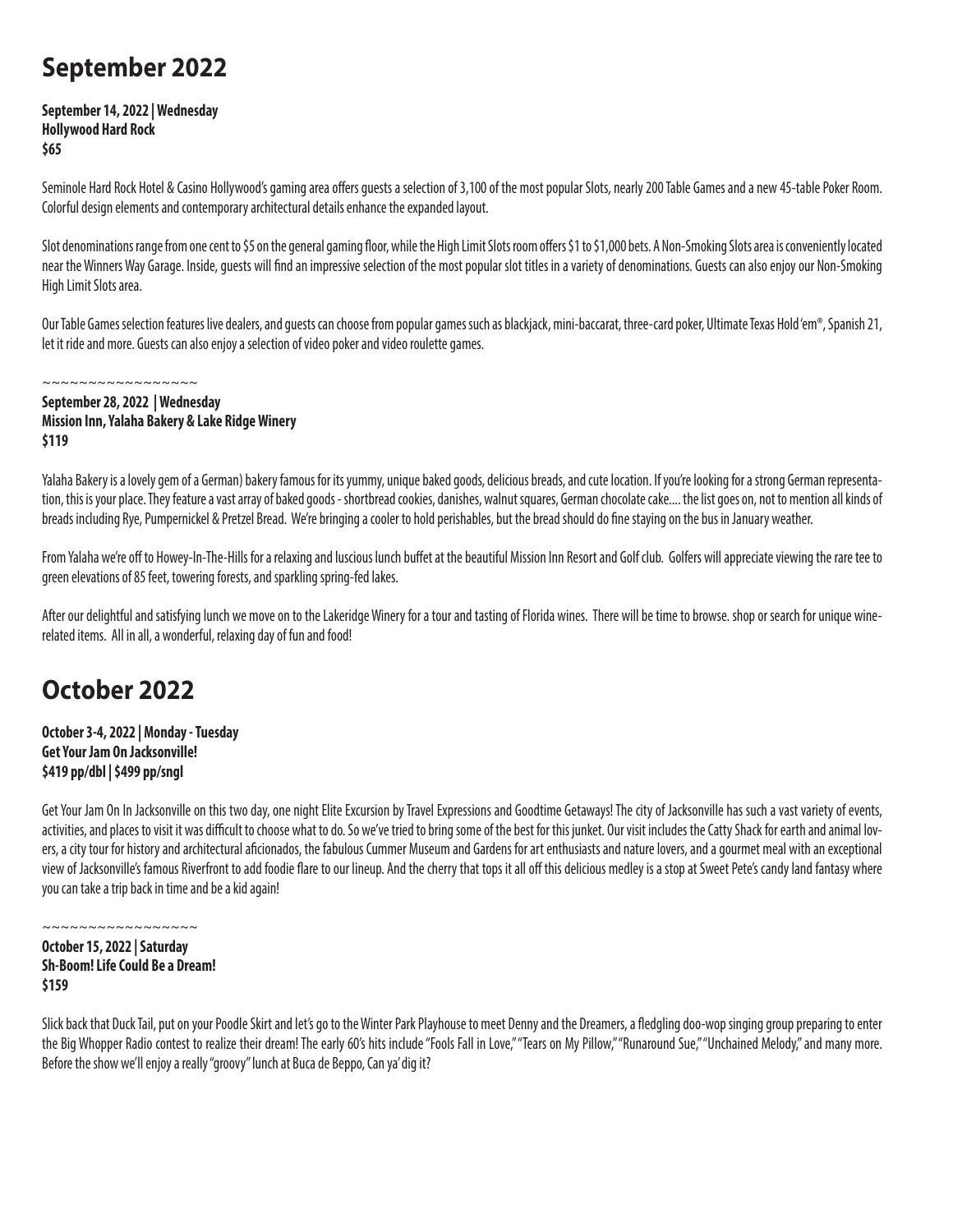#### **October 22, 2022 | Saturday Mount Dora Craft Festival \$65**

~~~~~~~~~~~~~~~~~

This is a top rated event that should not be missed! The streets come alive with more than 400 talented crafters & artists from all over the country displaying and offering for sale their finest works to the more than 250,000 visitors who are expected to attend this two-day event. Plus there's food and entertainment to round out a perfect day outdoors. This is one of Central Florida's favorite festivals and what a perfect time of the year to host a craft fair with the cooler weather and the holidays just around the corner.

Tour includes motor coach transportation only. There will be plenty of food vendors, or if you prefer, enjoy a delicious dinner at one of Mt Dora's great restaurants

~~~~~~~~~~~~~~~~~ **October 30, 2022 | Halloween Sunday LIPS ~ The Ultimate in Drag Queen Dining \$121**

We had so much fun in June (150 people joined us!) that we decided we have to do it again. We're doing a Halloween date this time and the Ladies of Lips are sure to have some outrageous tricks and treats to share. Join us for the Ultimate Drag Brunch as the ladies pull out all the stops for this spectacular show! Enjoy delicious brunch entrees + unlimited mimosas or bloody marys! Be sure to bring singles so you can tip the performers! Last but not least, costumes are encouraged!

~~~~~~~~~~~~~~~

**October 30-31st | Sunday - Monday Mystery Train Ride \$469 pp/double \$529 pp/single**

Hop on board the Murder Mystery Dinner Train for a scenic 3.5-hour ride, a delicious 5-course dinner and a laugh-inducing live-action murder mystery show where passengers guess "whodunit?"

Sign up now for the Murder Mystery Dinner Train for an evening of Fun, Food, and Murder! This unique dining experience includes a delicious five course dinner prepared on board, served at tables of four, with an ongoing comical mystery that plays in the aisles during this fun-filled evening! You'll love this 3½ hour train ride aboard the Seminole Gulf Railway. Costumes encouraged, but optional.

After our train ride, we'll spend the night in Ft. Myers. Following breakfast in the hotel, we'll visit the Edison/Ford Museum. Before departing for home, we will make a stop at Ford's Garage Restaurant to enjoy lunch.

### **November 2022**

#### **November 6-14th | 9 days, 8 nights | Sunday-Monday Branson - Better-Than-Ever Holiday Getaway \$1,699 pp dbl | \$1,999 pp sngl**

Our Better Than Ever Branson tour includes:

- 8 Overnights, including 2 at Gold Strike Casino
- 4 Nights lodging in Branson
- 8 Breakfasts
- 6 Dinners
- 7 Spectacular Christmas shows:
	- ClayCooper'sCountryExpressChristmas
	- Showboat Branson Belle
	- Hughes Brothers Christmas
	- #1 Hits of the 60's
	- Miracle of Christmas at Sight & Sound Theatre
	- Daniel O'Donnell
	- Baldknobber's Christmas Show



- Branson Landing & Downtown Branson
- Shopping at Tangers Outlet & Branson Landing

\$200 pp Deposit & Insurance Payment of \$171 Due August 1, 2022 Cancellation Insurance is Required. No Refunds After Final Payment

Final Payment Due By October 1, 2022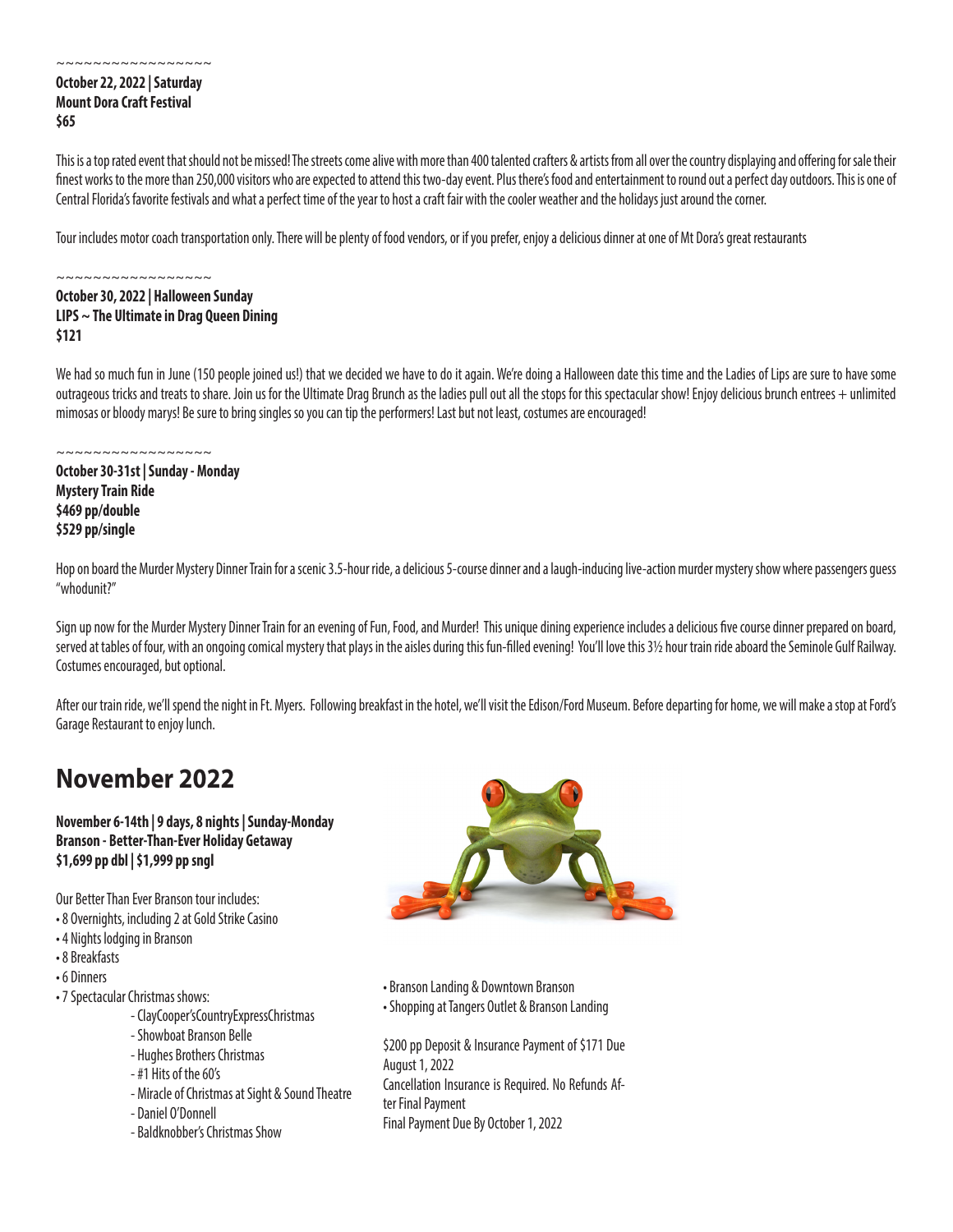#### **November 13, 2022 | Sunday Jersey Boys & Lunch | Maltz Jupiter Theatre \$189**

Follow the journey of Frankie Valli and The Four Seasons as they work their way from the streets of New Jersey to the heights of stardom. Chronicling the struggles and triumphs of making it big, this much-anticipated musical features a touching story, emotional scenes, and a score spanning two decades of hits! This Broadway sensation is a treat for all ages to enjoy! Reminisce with songs like "Sherry," "My Eyes Adore You," and "Walk Like a Man." Winner of Tony Award for Best Musical; Laurence Olivier Award for Best New Musical; Grammy Award for Best Musical Show Album. Included with the show is a delectable lunch at a local restaurant. Menu to be announced.

~~~~~~~~~~~~~~~~~

#### **November 18, 2022 | Tuesday Disney Springs Christmas Tree Trail (dinner on your own) \$99**

Are you wondering if you should visit the Disney Springs Christmas Tree Trail this year? Absolutely! Join us to Disney Springs as the Christmas Tree Trail returns again this year. Each tree is dedicated to a popular Disney theme featuring characters like Alice in Wonderland, Mary Poppins, Mickey Mouse and Minnie Mouse, and many more of your favorites. This year, the Christmas Tree Trail is more like a Christmas tree scavenger hunt with trees scattered across Disney Springs. There's a tree spotting map that's given as a separate guide, so be sure to snag one up to know where the best trees are. All you have to do is pick up your Christmas Tree Stroll map from select locations, then you find the spot that has a tree marked on the map. Once you get to that area, you'll see what the Christmas tree theme is and add the matching sticker to it. A fun little added feature this year are the discounts that you can find on the back of your Christmas Tree Stroll map. You can enjoy discounts of up to 20% to places such as the Basin, Blaze Pizza, Vera Bradley, UGG, City Works, The BOATHOUSE, Morimoto Street Food, Chicken Guy and so much more!

Disney Springs has wonderful places to eat for dinner on your own without a reservation but if you would like to eat at one of their world-class dining spots please make a reservation early so you're not disappointed.

~~~~~~~~~~~~~~ **November 29, 2022 | Tuesday Bok Tower \$129**

Let's visit one of Florida's most remarkable experiences, dazzling visitors since 1929 and celebrate this holiday season experiencing the Holiday Home Tour at Pinewood Estate which is beautifully decorated for Christmas. Nestled in the heart of seven and one-half lush acres at Bok Tower Gardens is Pinewood Estate. Capture the holiday spirit when you tour the 20-room, Mediterranean-style mansion. Originally named "El Retiro," meaning "retreat" in Spanish, the Estate was built in the early 1930s for Charles Austin Buck, a Bethlehem Steel vice president. Some traditions get better every year! Enjoy the sounds of the season with live 30 minute Carillion concerts, poinsettia displays,and some holiday shopping.

Trip includes deluxe motorcoach transportation, admission to Bok Tower and Pinewood Estate and lunch (3 choices) > Options are choice of chicken blueberry salad, a turkey and smoked Gouda sandwich, vegetarian wrap, and chicken salad croissant sandwich. Please write in your lunch selection at check out. 1 lunch selection per person.

### **December 2022**

**December 2, 2022 | Friday Mount Dora Christmas Walk \$65**

Celebrate the 2022 holidays against a backdrop of two million plus, sparkling lights in beautiful downtown Mount Dora! If you're looking for a way to spend an enchanted evening that will get you in the holiday spirit, visit the Mount Dora Christmas Walk for an old fashioned country Christmas! The streets of Mount Dora, transformed into a Christmas village, come alive with fun and entertainment. The shops will be brimming with holiday gifts to help you get a jump on your Christmas shopping! The festivities will surround you with the sights and sounds of the holiday season. Listen for angelic choirs singing your favorite Christmas carols or musicians playing the classics on their violins. There will be plenty of food vendors selling treats of all kinds, or if you prefer, enjoy a delicious dinner at one of Mt. Dora's great restaurants.

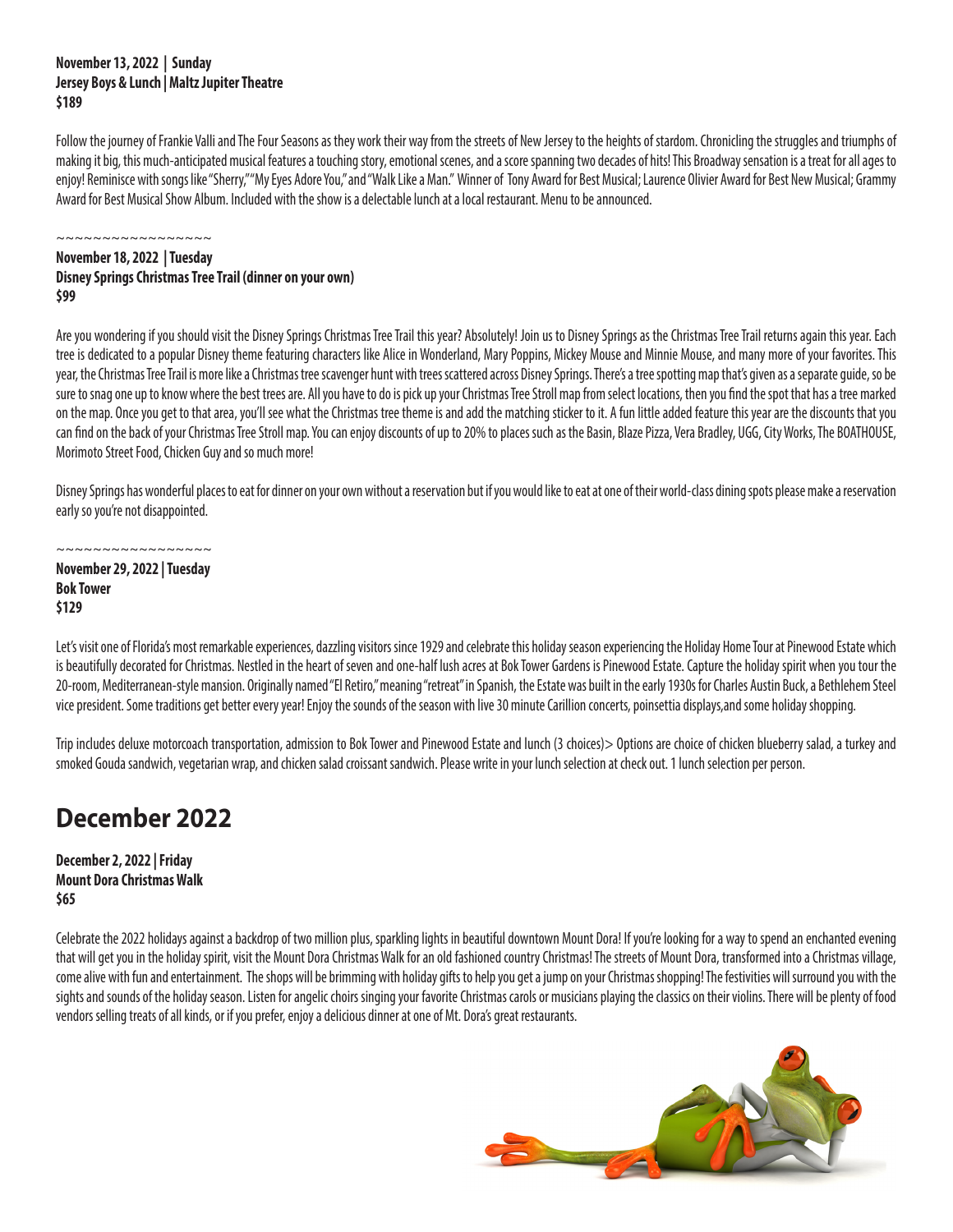#### **December 5th - 8th | Monday - Thursday Myrtle Beach Holiday Happenings \$999 pp dbl | \$1199 pp sngl | \$949 pp triple**

Sign Up now for this festive holiday getaway in Myrtle Beach, South Carolina, the Show Capital of the South. As you can see, this fun-filled itinerary features a fabulous array of activities. Open the doors of your oceanfront hotel to smell the sweet, salt air and fall asleep to the sound of the waves splashing on the beach.

\$250 Per Person Deposit Due on Sign Up November 1, 2022 - Balance Due (No Refunds After This Date)

~~~~~~~~~~~~~~ **December 11th - 12th | Sunday & Monday St. Augustine Night of Lights \$449 pp dbl | \$549 pp sngl**

St. Augustine's Nights of Lights is the local winter holiday celebration where each historic downtown business and many residents participate by lighting up their buildings. Inspired by an ancient holiday practice brought here by the Spanish of displaying lit candles on window sills. The Annual Night of Lights is set to brighten up the holidays in The Ancient City once again! To experience the glow of the season and the more than three million sparkling white lights adorning every corner of the city, stretching for nearly 20 blocks. We will enjoy the experience on the old Old Town Trolley's Night of Lights tour! This tour is a holiday tradition for locals and visitors alike and is sure to become one of your favorite holiday memories. This delightful trip includes Night of Lights Trolley Tour, plated dinner at the Columbia Restaurant, shopping at the Outlets Mall, lunch at Dixie Crossroads and transportation provided by Magic Carpet Ride Motorcoach.

### **January 2023**

**January 9, 2023 | Monday AIR & SEA (food) \$139**

Today we begin our day with a stop at the American Space Museum!This museum is dedicated to the Space Workers of the Canaveral Spaceport who built the rockets and launch pads that allowed the US to reach the Moon! Our next stop will be at the famous Dixie Crossroads! Dixie Crossroads has been serving

the very best local shrimp and fish from Port Canaveral, Florida. Our final stop will be the Valiant Air Museum, founded in 1977 by a group aviation enthusiasts, veterans, and pilots. The Valiant Air Command, Inc. has grown over the past 44 years from a handful of aircraft to a continually expanding collection of over 50 historic war birds from the beginnings of aviation to the present day. You won't want to miss this epic adventure! Pre menu order requested. All meals include our famous corn fritters!

~~~~~~~~~~~~~~~ **January 18, 2023 | Wednesday St. Augustine \$189**

Keep the holiday spirit rolling with an evening tour of St. Augustine during their Fabulous Nights of Lights Festival. The city is adorned with millions of sparkling white lights following the Spanish tradition of placing candles in the window during the Christmas season.

Prior to our delightful tour, we'll enjoy a delicious dinner at the historic Raintree Restaurant with a choice of:

- Grilled Filet Mignon with Béarnaise and Bordelaise Sauces

- Baked Salmon with a Champagne and Lobster Cream Sauce,

- Pan-fried Chicken Breast Topped with Pesto, Merlot Brown Sauce and Melted Swiss Cheese.

During dinner, a very special guest will entertain us. Mrs. Henry Flagler will recount the joys and traditions of Christmases long, long ago. Her tales of her famous husband and his amazing accomplishments will be interwoven into her exciting history of St. Augustine.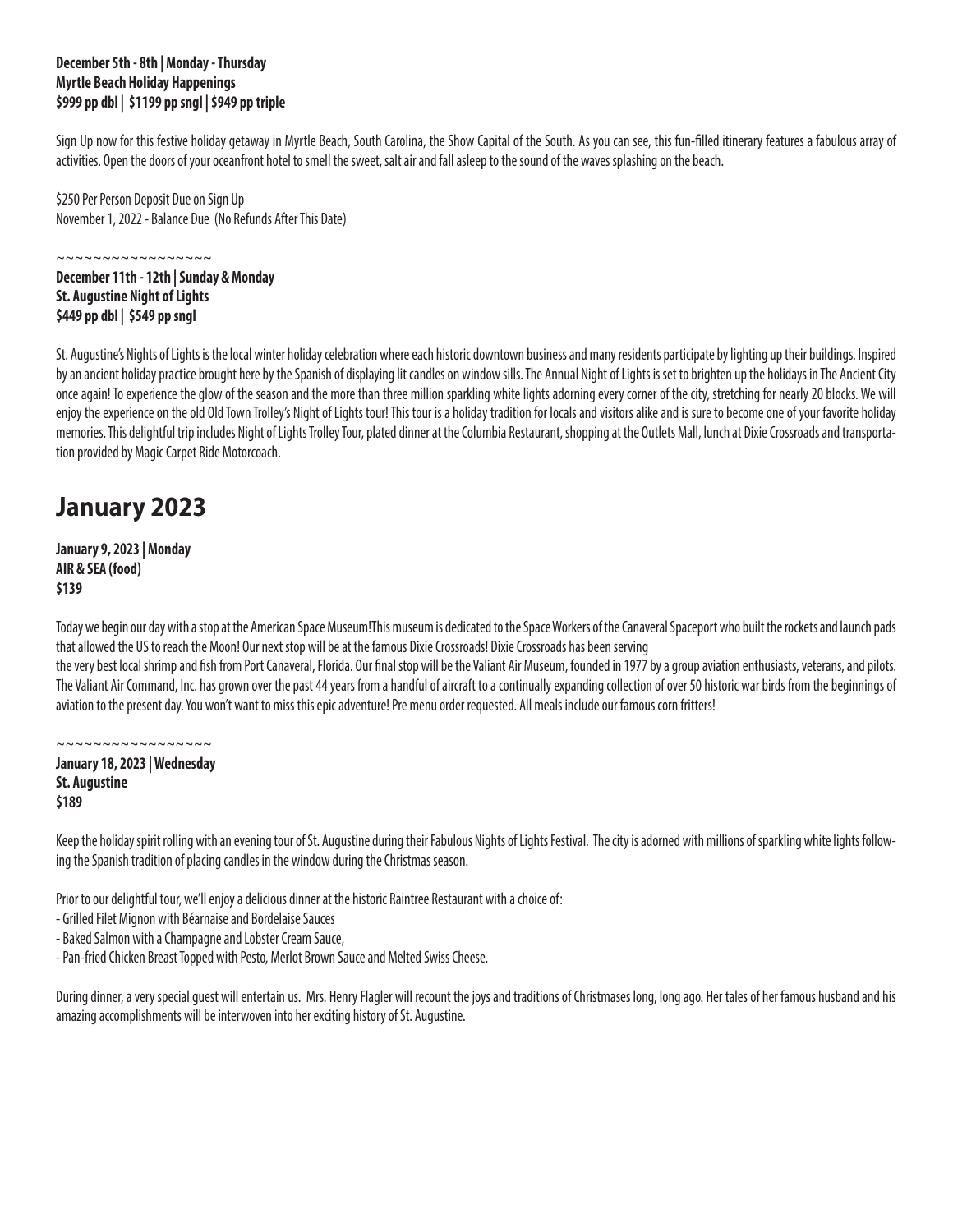#### **January 25, 2023. | Wednesday Miami Tour with Kevin; Coral Gables, Coconut Grove & Little Havana With lunch at the famous Versailles restaurant \$159**

Coral Gables is known as "The City Beautiful" and with good reason. Tree-lined streets, coral arches, fountains and Mediterranean-style buildings are just some of the reasons this place lives up to its name. Coconut Grove is Miami's bohemian beauty by the beach, is the Florida city's oldest continuously inhabited neighborhood. A drive through Little Havana will give you a taste of Cuba's culture and customs without leaving the USA. From the brightly-colored roosters on Calle Ocho to the older residents playing dominoes at Maximo Gomez Park, you will think you have stepped into Havana. Tour includes Transportation, tours, Lunch.

### **February 2023**

**February 16, 2023 | Thursday Nunsense A-Men! \$159**

Hallelujah! This side-splitting musical comedy at the Winter Park Playhouse is the original Off-Broadway musical Nunsense with a twist . . . all of the nuns are portrayed by men! When The Little Sisters of Hoboken Convent discover their cook, Sister Julia, Child of God, has accidentally poisoned 52 of the sisters, they decide to perform a variety show to raise funds for the burials. Before the show, enjoy a delicious lunch at Buca di Beppo - but don't worry, it wasn't cooked by Sister Julia (we hope).

~~~~~~~~~~~~~~~~~

#### **February 20 - 23, 2023 | Monday - Thursday MARDI GRAS AT BILOXI'S BEAU RIVAGE \$449 pp/dbl| \$529 pp/sngl**

The beautiful, four-diamond Beau Rivage is our home for three nights during Biloxi's fabulous Mardi Gras Celebration. The hotel is gorgeously decorated with a Mardi Gras theme and the Fat Tuesday parade takes place right in front of our hotel. There just might be a prize for the Individual who collects the most beads! Each room has a Keurig coffee pot, glass enclosed step in shower and a separate spa sized tub in the marble tiled bathrooms, comfortable beds and pillows.

This exciting casino resort has over 1800 slot machines and table games of all kinds, a variety of dining venues, plus in-house shopping, a spa, fitness facility and an outside swimming pool.

Tour includes 3 Nights at the Beau Rivage, \$25 free play from the Beau plus two \$15 Food Credits; We'll visit one other casino and receive an additional \$15 free play, totaling \$55 in vouchers; Baggage handling, taxes, resort fees and transportation. Every-one's a winner on this trip.

\*DAY 3 OPTION: Shrimp Boat Tour plus Shrimp Boil Dinner on the dock. Additional \$80 per person.

### **March 2023**

**March 29, 2023. | Wednesday Miami Tour/Lunch & Bayside Cruise \$159**

Enjoy a 3 hour guided tour with Kevin, our tour guide, explaining the highlights of Miami. Lunch is at Bubba Gumps. Choice of; Ping Pong Chicken Pasta, All American Cheeseburger, Fish & Chips, Chicken or Shrimp Caesar Salad, or Fried Shrimp. Iced Tea, Coffee and soft drinks and included. Then, hop aboard for a relaxing tour around Biscayne Bay. As you cruise around the waters, many of the waterfront homes are the current or former residents of some of the world's most famous and affluent actors, socialites, businessmen and artists throughout the century. Other highlights include the Port of Miami, Brickell Key, Fisher Island, and of course, the ever-evolving Miami skyline. Tour includes Transportation, Miami tour, Lunch at Bubba Gumps (including gratuities), and the Bayside Cruise.